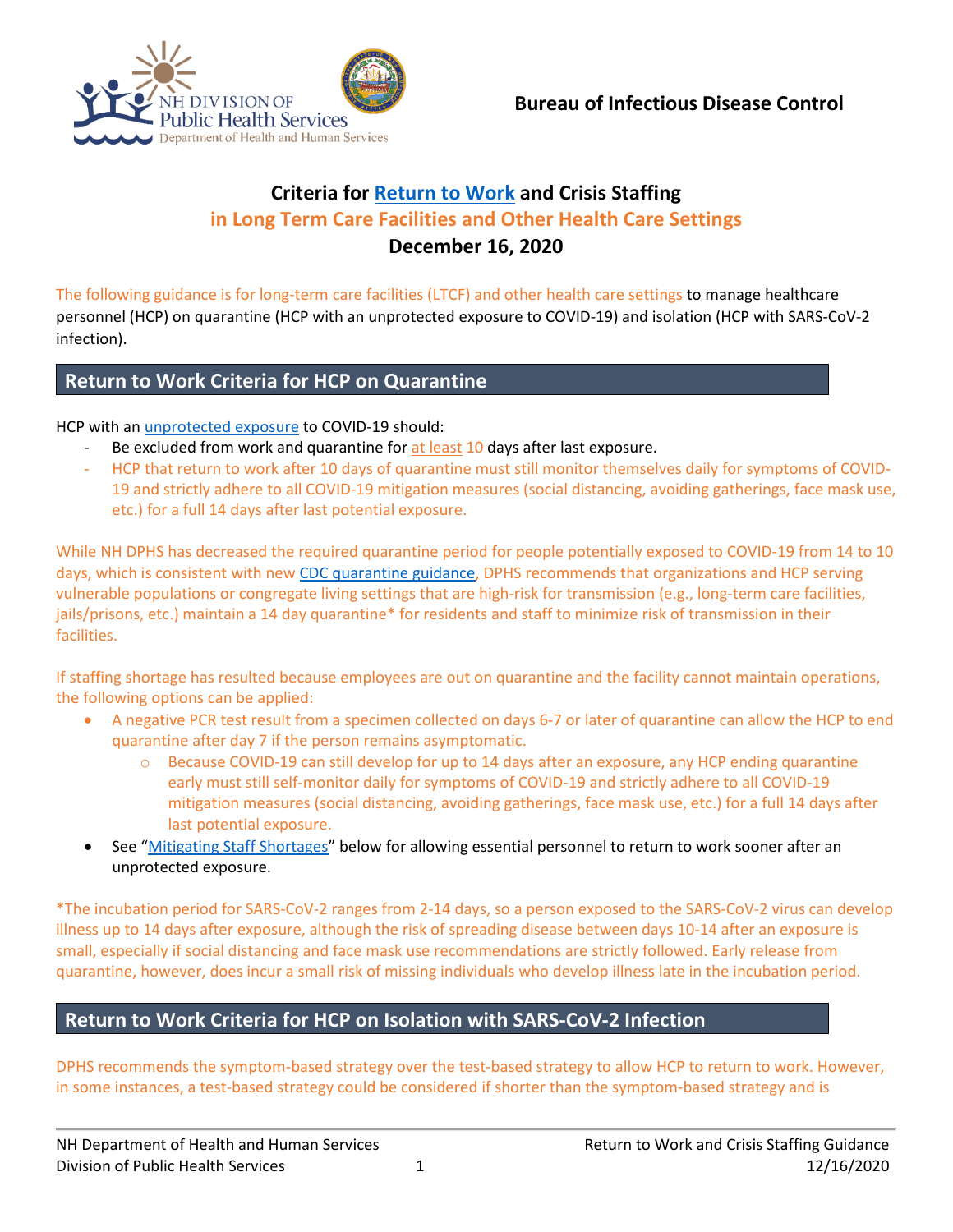preferred for some HCP (e.g., those who are severely [i](#page-3-0)mmunocompromised<sup>i</sup>) in consultation with local infectious diseases experts.

### **Symptom based strategy for determining when HCP can [return to work:](https://www.cdc.gov/coronavirus/2019-ncov/hcp/return-to-work.html)**

- For HCP with mild to moderate illness<sup>[ii](#page-3-1)</sup> who are not severely immunocompromised:
	- o At least 10 days have passed *since symptoms first appeared* **and**,
	- o At least 24 hours have passed *since last* fever without the use of fever-reducing medications **and**
	- o Symptoms (e.g., cough, shortness of breath) have improved
	- o *Note: HCP who are not severely immunocompromised and were asymptomatic throughout their infection may return to work when at least 10 days have passed since the date of their first positive viral diagnostic test.*
- For HCP with severe to critical illness<sup>iii</sup> or who are severely immunocompromised:
	- o At least 10 days and up to 20 days have passed *since symptoms first appeared* **and**
	- o At least 24 hours have passed since last fever without the use of fever-reducing medications **and**
	- o Symptoms (e.g., cough, shortness of breath) have improved
	- o *Note: HCP who are severely immunocompromised but who were asymptomatic throughout their infection may return to work when at least 10 days and up to 20 days have passed since the date of their first positive viral diagnostic test.*

### **Test-based strategy for determining when HCP can [return to work:](https://www.cdc.gov/coronavirus/2019-ncov/hcp/return-to-work.html)**

- *HCP who are symptomatic:*
	- o Resolution of fever without the use of fever-reducing medications **and**
	- o Improvement in symptoms (e.g., cough, shortness of breath), **and**
	- o Results are negative from at least two consecutive respiratory specimens collected ≥24 hours apart (total of two negative specimens) tested using an FDA-authorized molecular viral assay to detect SARS-CoV-2 RNA. Se[e Interim Guidelines for Collecting, Handling, and Testing Clinical Specimens for 2019](https://www.cdc.gov/coronavirus/2019-ncov/lab/guidelines-clinical-specimens.html)  [Novel Coronavirus \(2019-nCoV\).](https://www.cdc.gov/coronavirus/2019-ncov/lab/guidelines-clinical-specimens.html)
- *HCP who are asymptomatic:*
	- o Results are negative from at least two consecutive respiratory specimens collected ≥24 hours apart (total of two negative specimens) tested using an FDA-authorized molecular viral assay to detect SARS-CoV-2 RNA.

Regardless of symptoms, all HCP with confirmed COVID-19 must adhere to the following after returning to work:

- Wear a facemask (rather than a cloth face covering) for [source control](https://www.cdc.gov/coronavirus/2019-ncov/hcp/infection-control-recommendations.html?CDC_AA_refVal=https%3A%2F%2Fwww.cdc.gov%2Fcoronavirus%2F2019-ncov%2Finfection-control%2Fcontrol-recommendations.html) (i.e., to protect those around the wearer) at all times while in the healthcare facility;
	- o Wear an N95 or higher-level respirator (and other recommended PPE) for aerosol-generating procedures when caring for patients with suspected or confirmed COVID-19.
	- o Of note, N95 or other respirators with an exhaust valve might **NOT** provide source control.
- Do not care for severely immunocompromised patients (e.g., transplant, hematology-oncology) until 14 days after illness onset; and
- Self-monitor for symptoms, and seek re-evaluation from occupational health if respiratory symptoms recur or worsen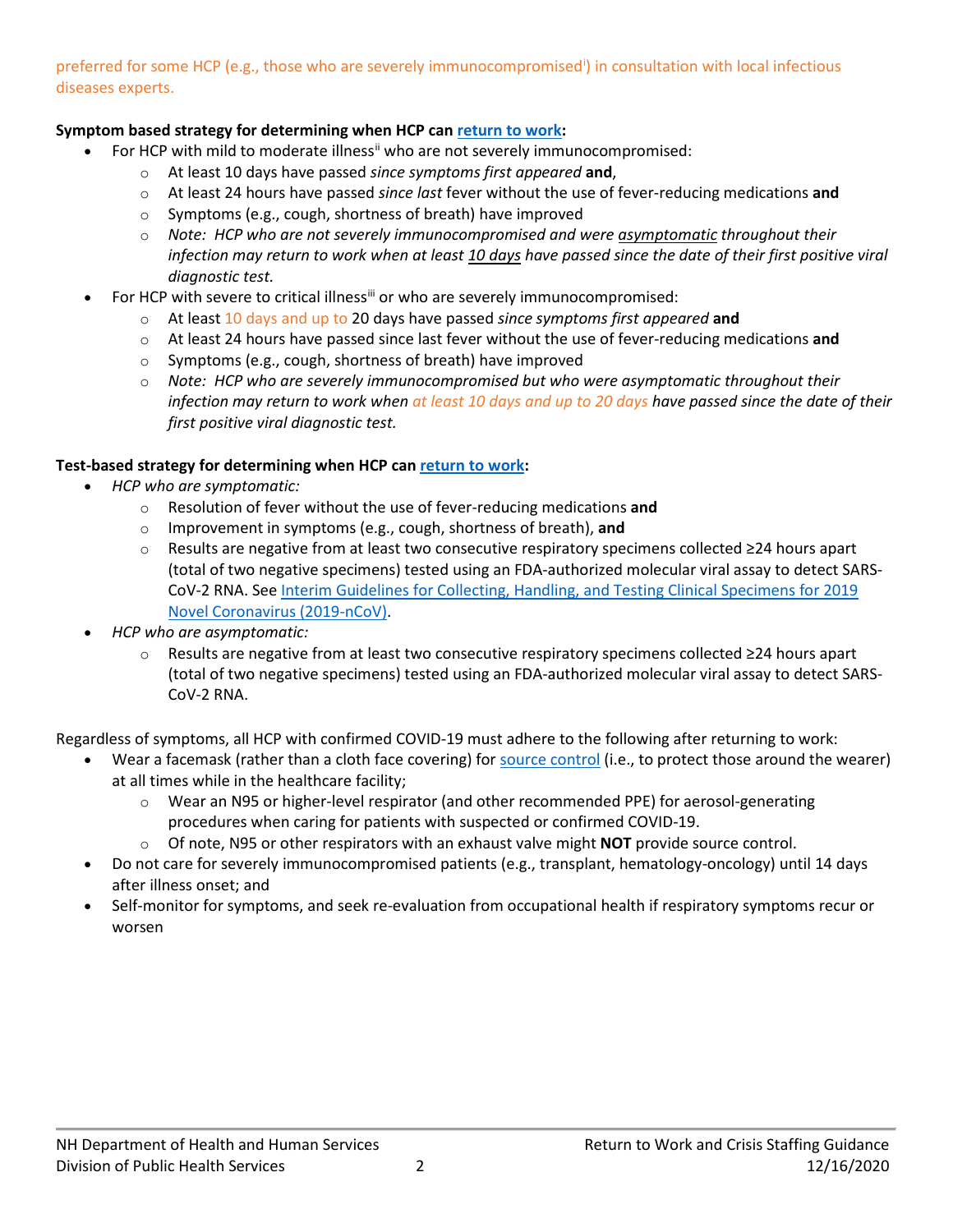## <span id="page-2-0"></span>**Mitigating Staff Shortages:**

#### **Allowing Staff on Quarantine to Work:**

During crisis staff shortages, asymptomatic staff on quarantine due to unprotected exposure to COVID-19 may continue to work under certain precautions below, but otherwise they must remain home and quarantined (i.e., may not go out in public places until off quarantine):

- Staff must be screened for fever and symptoms of COVID-19 each day before starting work, including having their temperature taken daily.
	- Staff must wear a surgical facemask (for source control) while at work and within the facility.
		- $\circ$  A facemask for source control does not replace the need to wear an N95 or higher-level respirator (or other PPE) when indicated, including for the care of patients with suspected or confirmed COVID-19.
		- $\circ$  Of note, N95 or other respirators with an exhaust valve might not provide source control
- If staff develop even mild symptoms consistent with COVID-19, they must cease patient care activities and notify their supervisor or occupational health services prior to leaving work. These individuals should be prioritized for testing.
- If staff are tested and found to be infected with SARS-CoV-2, they should be excluded from work until they meet all return to work criteria.
- Exposed staff who are asymptomatic should be tested for SARS-CoV-2 infection with a molecular test ideally on days 5-7 after their exposure, preferably before being allowed to work.
- Staff brought back to work early from quarantine must take strict precautions to separate themselves from other staff (i.e., avoid gathering with other co-workers in breakrooms and common areas), and ensure there is appropriate social distancing and masking.
- We recommend that if staff brought back to work early from quarantine are low-risk themselves for severe COVID-19 (i.e., not pregnant, elderly, or with co-morbid medical conditions), then they work with COVID-19 positive patients, if applicable to job duty/function.
- Staff who are household contacts to COVID-19 cases are at the highest risk for acquiring disease and should only be allowed back to work while on quarantine under situations of critical staffing shortages. The staff member should take steps to prevent ongoing spread of and exposure to COVID-19 in the home by implementin[g CDC](https://www.cdc.gov/coronavirus/2019-ncov/if-you-are-sick/index.html)  [guidance.](https://www.cdc.gov/coronavirus/2019-ncov/if-you-are-sick/index.html)

#### **Allowing Staff with Suspected or Confirmed COVID-19 to Work:**

This guidance should only be considered in crisis staffing shortages, when staffing resources have been exhausted and the above restrictions would result in potential for compromised resident care. Decisions taken about allowing suspected or confirmed COVID-19 individuals to work should be made in consultation with the facility's DHHS investigator or the Healthcare Associated Infections (HAI) program. Guidance from the [CDC suggests crisis capacity](https://www.cdc.gov/coronavirus/2019-ncov/hcp/mitigating-staff-shortages.html)  [strategies](https://www.cdc.gov/coronavirus/2019-ncov/hcp/mitigating-staff-shortages.html) to mitigate staffing shortages may include the following strategies:

- 1. Allow HCP with suspected or confirmed COVID-19 to perform job duties where they do not interact with others (e.g., patients or other HCP), such as in telemedicine services.
- 2. Allow HCP with confirmed COVID-19 to provide direct care only for patients with confirmed COVID-19 and only in a cohort setting where there is no possibility for the HCP with confirmed COVID-19 to interact directly with other staff and patients who do NOT have COVID-19.
- 3. Facilities operating under critical staffing shortages might choose to allow HCP who have had a severe or critical COVID 19 infection to return to work after 10 to 15 days, instead of 20 days.

The following additional requirements must be met if implementing any of these practices to allow the HCP with confirmed COVID-19 to work in these settings with vulnerable patients:

1. Staff should feel well enough to work and tolerate wearing full PPE.